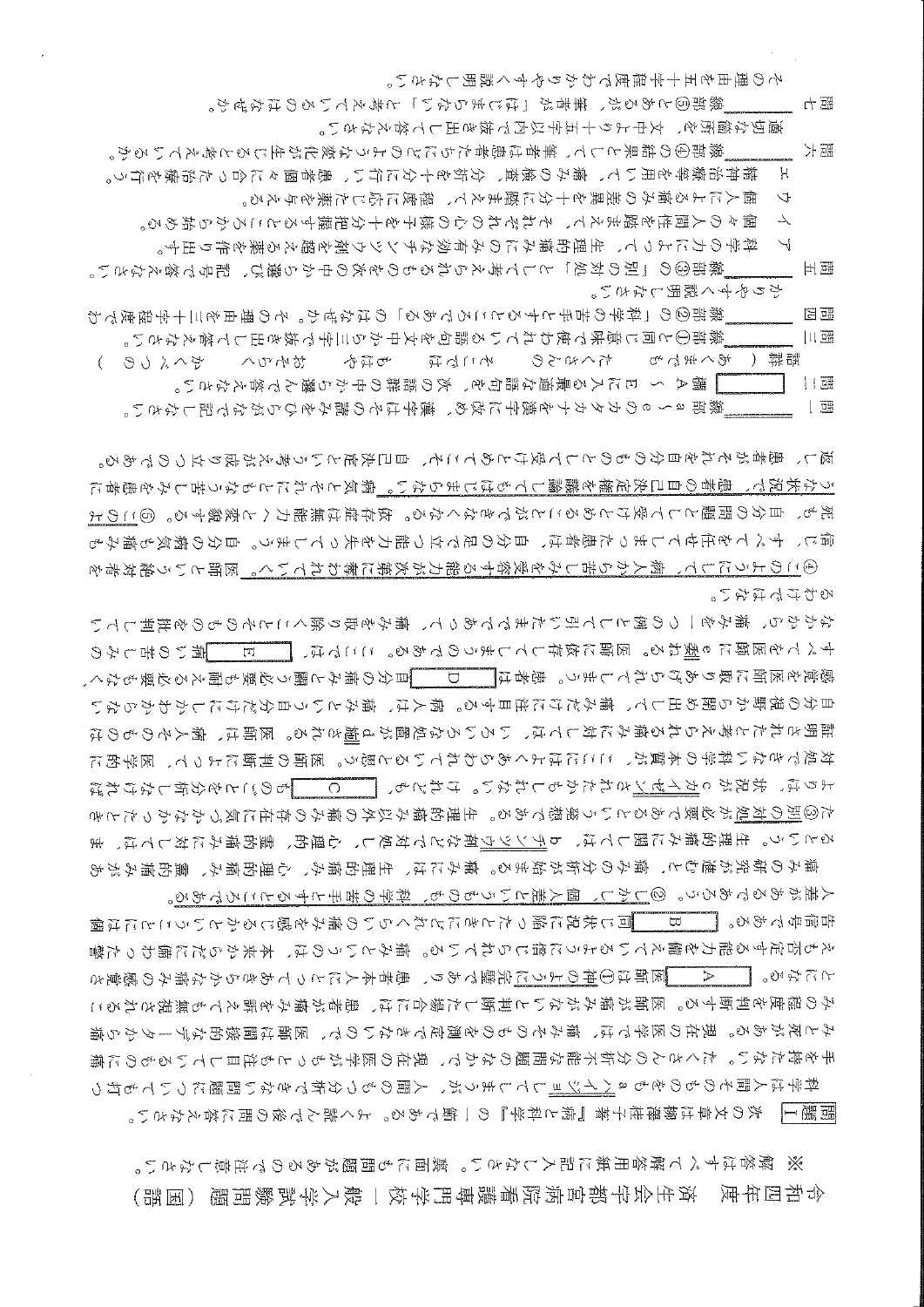問題Ⅱ 次の文章は井伏鱒二の小説『屋根の上のサワン』の一節である。よく読んで後の問に

柳々なやい。

さころでした。 ていました。| B 月の左側から右側の方向に向かって、夜空に高く三羽の雁が飛び去っている ている方角の空には、月が、夜ふけになって昇る月の習わしとして、赤く汚れたいびつな月が光っ 首を空に高くさしのべ、彼としてはできる限り大きな声で鳴いていたのです。彼が首をさしのばし 私は絶や膨んし冬に丑しなました。 ―― 4― ずワンは、牧の家の甌俵の嵐上におって、その咸い

私はサワンが逃げ出すのを心配して、彼の鵯き声に言葉をさしっ換みました。 ころ、サワンは三羽の僚友たちに向かって、[(゜゜ー゜゜)」と叫んでいたのでありましょう。 ずれかが声を三つに切って鳴き、彼等は何かを話し合っていたのに違いありません。bサヅすると 込めて鳴きa交していたのであります。サワンがたとえば声を三つに切って鳴くと、三羽の雁のい ①私は思い描いた。この三羽の雁とサワンは、空の高いところと屋根の上とで、互いに声に力を

つい( ) 耳 )、棒切れで庭木の枝をたたいてどならなければならなくなりました。 に②鳴きすがるばかりです。私は口笛を吹いて呼んでみたり両手で手招きしたりしていましたが、 「( Ⅱ )」 サワンの態度はいつもと異なって、彼は私の言いつけを無視して三羽の雁

も、降りてこないのか!」 「サワン!おまえ、そんな両いところ〈登って、危険だよ。早く降りていい。 ころおまえどうし

上のサワンの姿に見ることができたでしょう。 人の哲学者が、十年ぶりに┃ [11] 「沖を通りすがった船を見つけたときのあり様―を人々は屋根の □ 一次のような場面を心に描くことができるでしょう。─遠い離れ島にゅヒョウリュウした老 から降りようとはしなかったのです。もしこのときのサワンの有様を4十ガめる人があるならば、 │ ○ │ サワンは、三羽の僚友たちの姿と鳴き声とが全く消え去ってしまうまでは、屋根の頂上

ア サワン!麗徳かん降りてこい! イ サワン!麗徳〈上がって来い! )欄1・Ⅱに入る最適な言葉を次の中から選び、記号で答えなさい。 おそろく すると たいさば 語群( ようやく そうして けれど ( 汗 │ | 讀A 〜 Eに入る最適な語句を、次の語群の中から選んで答えなさい。 「線部a~eのカタカナを漢字に改め、漢字はその読みをひらがなで記しなさい。 

+ 私をいっしょに連れて行ってくれ! ウ 私を電いて行ってくれ!

問四(―――) 欄Ⅲに入る心情表現として最適な言葉を次の中から選び、記号で答えなさい。

イ 楽しんでみようと いざつへやぃト  $\sim$ 

線部④はどんな際を思い描いたのか。本文中から<字で抜き出して答えなさい。 가팶 問五 右の文章中、不吉な予感を感じさせるものを、本文中から十字以内で抜き出して答えなさい。

H 、 ちまらなくなって

エ サワンが今つ事ぅ ```````<br>イ サワンが仲間の機嫌をとっている効果 ウ サワンが人間の束縛を恨んでいる效果 アーサワンが仲間と飛びたがっている効果 「線部②の表現効果として最適な説明を次の中から選び、記号で答えなさい。 西力

次の1~5の傍線部のカタカナを漢字に改め、漢字はその読みをひらがなで記しなさい。 ∣⊞ 問題皿 ―― 次の各設問に答えなさい。

問三 次のa~eに関係する事柄を、語群ア~コの中から一つ遷ぴ、記号で答えなさい。 冠乙囊祭 人海戰囚 医紫往生  $\boxed{1}$   $\boxed{1}$   $\boxed{1}$ 武行|ム|默 次の傍線部A~ロに当てはまる適語を、擲字|針で記し、四字の敷語を完成しなさい。 - 11瑶 4 食糧不足によるガシ者が増大した。 ―― 5 予防ゼッシュを受ける。

d 藩校サミシト

o ⊨ ≳ <del>⊔</del> o

3 血液が凝固する。

カ 世界保健機関 ( キ 源氏物語訳 ) ク 落日 ) ケ 無常観 ( コ 国際連合 ) オ 復活の日 語群 (ア 論語 - イ 現世利益 - ウ 三国志 - エ 平家物語訳

p 小松左京 ~ 5 方丈記

1 患者のヨウダイが急変した。 2 胃のネンマクがただれる。

a 灘戸内寂聴

ウ 親しみをこめて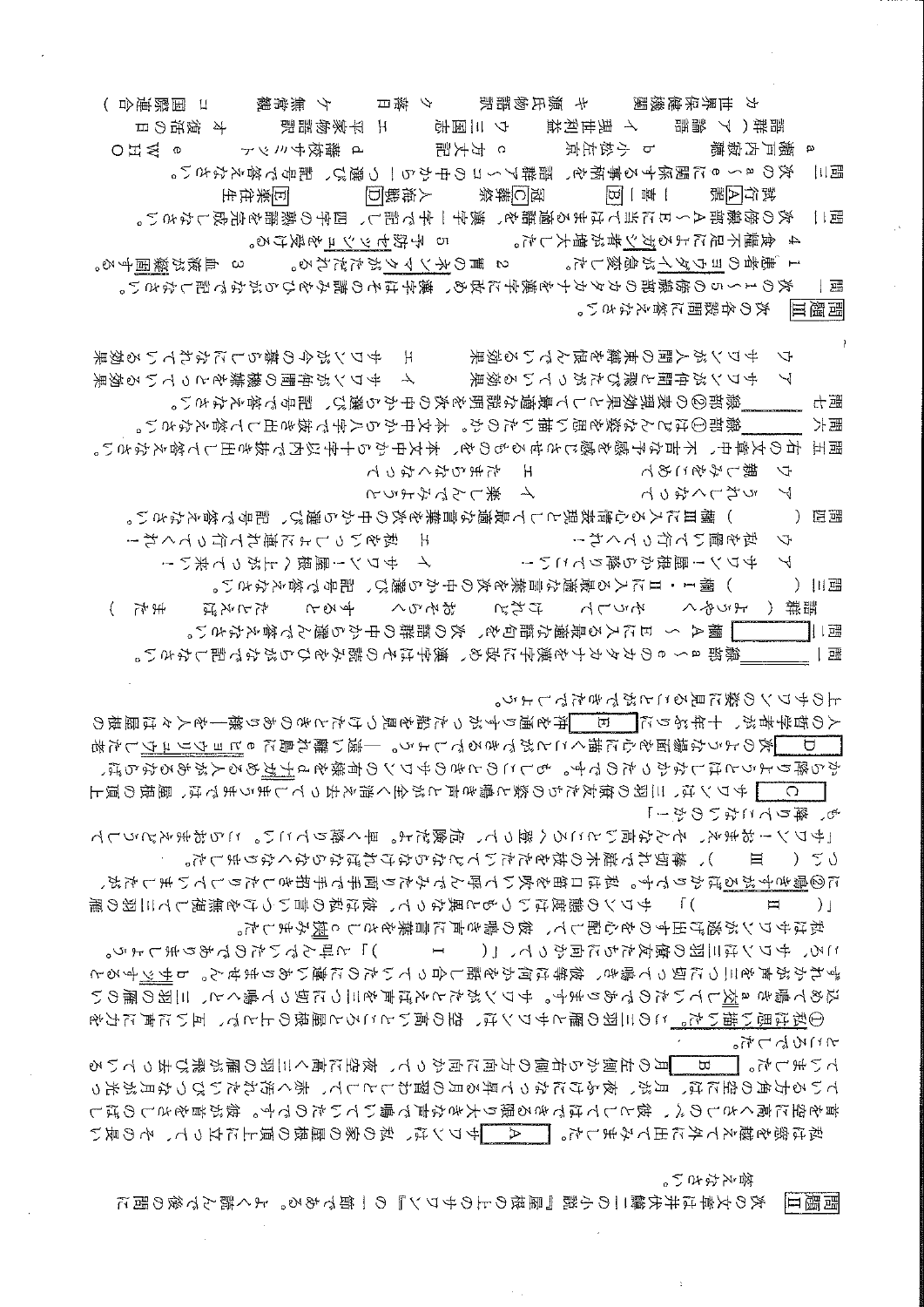| 済生会宇都宮病院看護専門学校     |  |  |
|--------------------|--|--|
| 令和4年度 入学試験 数 学 問 題 |  |  |



 $\mathcal{A}$ 

## 「法意」、解答は、答えのみてない、就算や説明も意にと

 $\overline{a}$ 

| 1 次の各問いに答えよ。                                                                                                                                                                                                                                | 2 次の各問いに答えよ。                                                                                                                                                                                                                                                                                                                                                                                                                                                                                                                                                                                                                       |
|---------------------------------------------------------------------------------------------------------------------------------------------------------------------------------------------------------------------------------------------|------------------------------------------------------------------------------------------------------------------------------------------------------------------------------------------------------------------------------------------------------------------------------------------------------------------------------------------------------------------------------------------------------------------------------------------------------------------------------------------------------------------------------------------------------------------------------------------------------------------------------------|
| (1) (4 + $\sqrt{50}$ ) (5 - $\sqrt{8}$ ) を計算せよ。                                                                                                                                                                                             | (1) $2n^2 - n - 3$ を因数分解せよ。                                                                                                                                                                                                                                                                                                                                                                                                                                                                                                                                                                                                        |
| (2) 2次不等式 $x^2$ < 2x + 8を解け。                                                                                                                                                                                                                | (2) ある整数 $n \circ \text{Im} 2 \cdot n^2 - n - 3$ に代入する<br>と、素数が得られる。その整数 nと素数を求めよ。                                                                                                                                                                                                                                                                                                                                                                                                                                                                                                                                                 |
| (3) 濃度6%の食塩水300 g には何 g の食塩<br>が溶けているか。また,この食塩水に何g以上<br>の水を加えれば、濃度が4%以下になるか。                                                                                                                                                                | 3 2次関数 $y = x^2 - 6x + 10$ について, 次の<br>各問いに答えよ。<br>(1) 0 ≦ x ≤ 4 における最大値と最小値を求めよ。                                                                                                                                                                                                                                                                                                                                                                                                                                                                                                                                                  |
| (4) 1次関数 $y = -2x + a$ において、定義域が<br>$b \leq x \leq 3$ のとき, 値域が 2< y < 4 であるよう<br>に、定数a, $b$ の値を定めよ。<br>$\mathcal{L}(\mathcal{L}(\mathcal{L}))$ and $\mathcal{L}(\mathcal{L}(\mathcal{L}))$ . The contribution of $\mathcal{L}(\mathcal{L})$ | (2) $0 \le x \le m$ における最大値が 17 であるように<br>定数 mの値を定めよ。<br>$\label{eq:2.1} \mathcal{L}(\mathcal{L}^{\text{max}}_{\mathcal{L}}(\mathcal{L}^{\text{max}}_{\mathcal{L}}))\leq \mathcal{L}(\mathcal{L}^{\text{max}}_{\mathcal{L}}(\mathcal{L}^{\text{max}}_{\mathcal{L}}))\leq \mathcal{L}(\mathcal{L}^{\text{max}}_{\mathcal{L}}(\mathcal{L}^{\text{max}}_{\mathcal{L}}))$<br>$\mathcal{L}^{\mathcal{L}}(\mathcal{L}^{\mathcal{L}})$ and $\mathcal{L}^{\mathcal{L}}(\mathcal{L}^{\mathcal{L}})$ and $\mathcal{L}^{\mathcal{L}}(\mathcal{L}^{\mathcal{L}})$ . The contribution of $\mathcal{L}^{\mathcal{L}}(\mathcal{L}^{\mathcal{L}})$ |

 $\bar{\lambda}$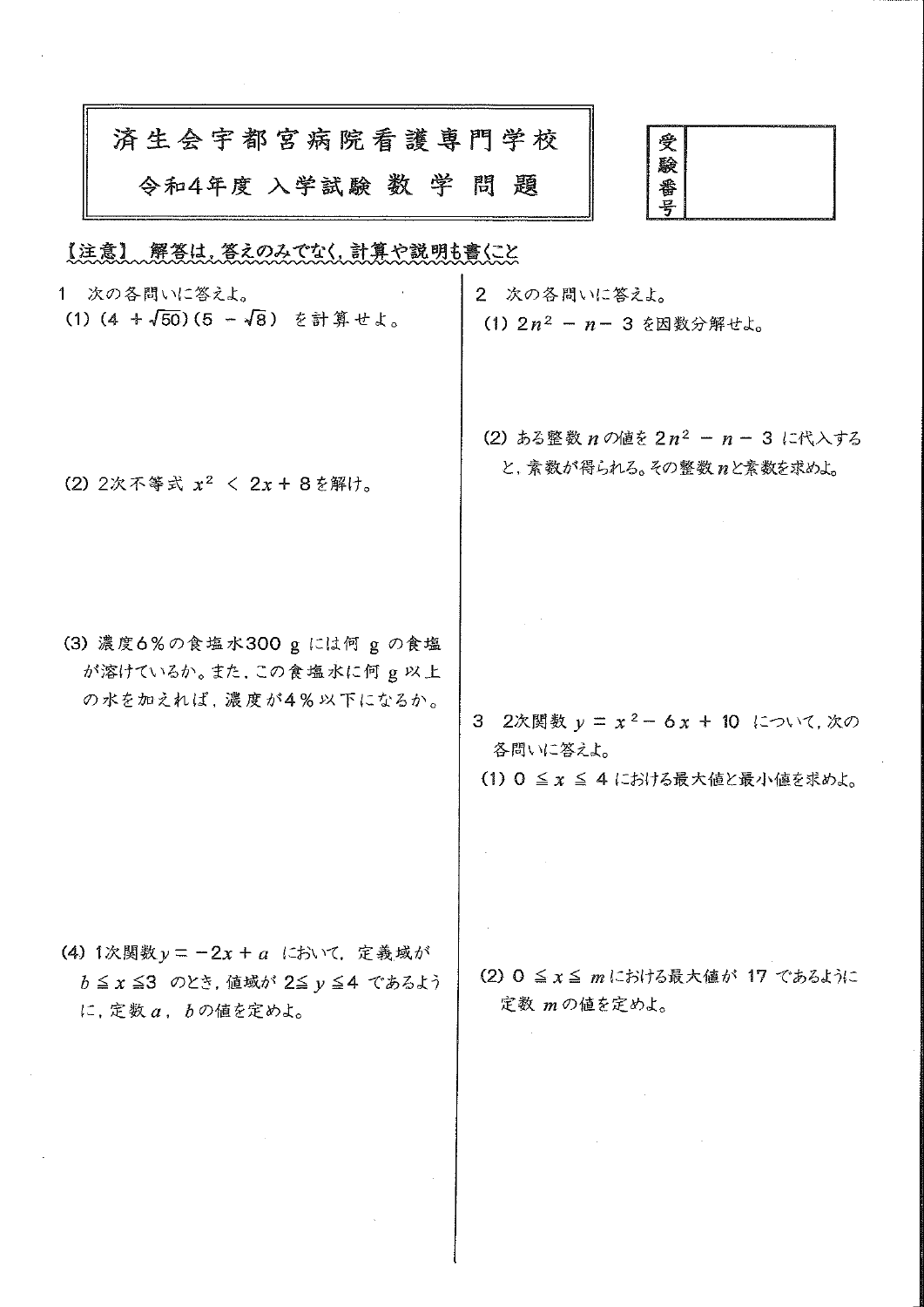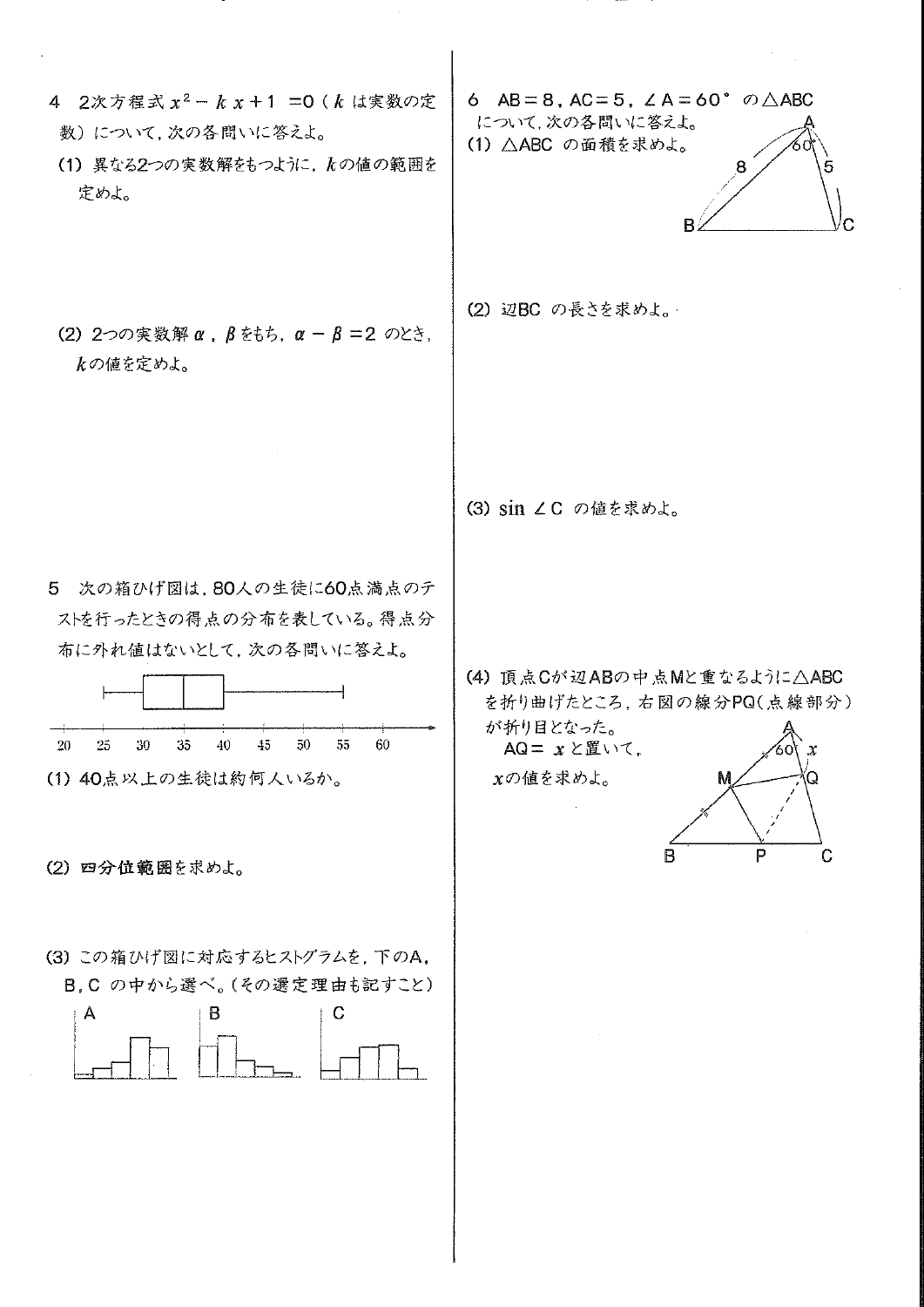済生会宇都宮病院看護専門学校 2022 一般入試問題(英語)

Ⅰ 次の英単語で最も強く発音する部分(第一アクセント)を、それぞれ記号(ア~オ)で答えなさい。

| 1. evidence 2. volum-teer 3. consider 4. for-eigner 5. majority |  |  |
|-----------------------------------------------------------------|--|--|
| アイウ アイウ アイウ アイウ アイカエ                                            |  |  |

Ⅱ 次の英文を読み、設問に答えなさい。(\*のついた語(句)には下に注あり)

ⒶJapanese people, \*in general, really enjoy their baths, whether at home or visiting one of the country's \*numerous hot springs or public bath houses. Bathing, for most Japanese, is an \*integral part of their daily routine. It is \*customary to clean yourself by pouring water on your body ( $\mathbb{O}$ ) stepping into a bath. In fact, the Japanese bathroom — both private and public — is designed around this practice, and space is provided next to the bathtub where people can \*rinse themselves off. Bathtubs are even "\*reheatable" so ( ② ) the water can maintain a comfortable temperature for several hours. Moreover, it is not uncommon for family members to enjoy the same bathwater one after another. So it may surprise some Japanese to find out that for many ⓐforeigners, bathing is considered a \*luxury.

In America, for example, the ⓑmajority of people prefer to take a shower, mainly because it requires less time and uses less water. Bathing is often considered a leisure activity, a time for soaking in a bubble bath ( ③ ) enjoying some peace and quiet. \*Communal bathing is mostly unheard of. Going to public baths like those at a Japanese hot spring would be considered \*exotic. In some other countries, particularly in Central and South America, many homes don't even have bathtubs, \*opting instead for \*shower stalls or \*cubicles.  **E**Because ( $\textcircled{4}$ ) the hot climate, many people take cold showers to cool themselves off.

Even after having spent much time in Japan, I still find that public baths, especially those in ⓒtraditional Japanese \*inns, \*retain a sense of the exotic. At home, though I can appreciate the appeal of relaxing in a  $\mathbb{Q}$ warm tub, my \*hectic schedule and the rising cost of utilities still make a shower much more sensible.

- (注) in general: 一般に numerous: 数多くの integral: 必須の customary: 習慣の rinse off: 洗い流す reheatable: 再加熱できる luxury: 贅沢なもの communal: 共同の exotic: 珍しい opt: 選ぶ shower stall: シャワー室 cubicle: 小部屋 inn: 旅館 retain: 保持する hectic: たいへん忙しい
- 1.本文中の( ) ①~④に入れるのに最も適した語をそれぞれ一つずつ選び、その記号で答えなさい。
	- $\textcircled{1}$  (  $\textuparrow$  on  $\textuparrow$  and  $\textuparrow$  before  $\textuparrow$  where )
	- $\mathcal{D}$  ( **イ** that ロ such ハ since  $=$  after)
	- $\textcircled{3}$  (  $\textuparrow$  between  $\textuparrow$  among  $\textuparrow$  without  $\textuparrow$  while )
	- $\textcircled{4}$  ( イ with ロ of ハ for ニ in )
- 2. 下線部圓の形容詞形、60の反意語、©の名詞形、60の名詞形(~ing 形は不可)をそれぞれ書きなさい。
- 3. 下線部AとBを日本語に訳しなさい。
- 4.以下の日本文ア~オの中から本文の内容と一致するものを2つ選び、それぞれ記号で答えなさい。 ア 世界のどこの国でも、お風呂に入るのが嫌いな人はいない。
	- イ 浴槽のお湯を何度でも暖められるようになっているのは、日本でしかみられない仕組みだ。
	- ウ アメリカでは、主に時間と水の節約のために、シャワーを使う人が多い。
	- エ 中南米では、浴槽のない家が多い。
	- オ 日本のお風呂を経験した外国人は、自国に帰っても日本式の入浴を楽しむことが多い。